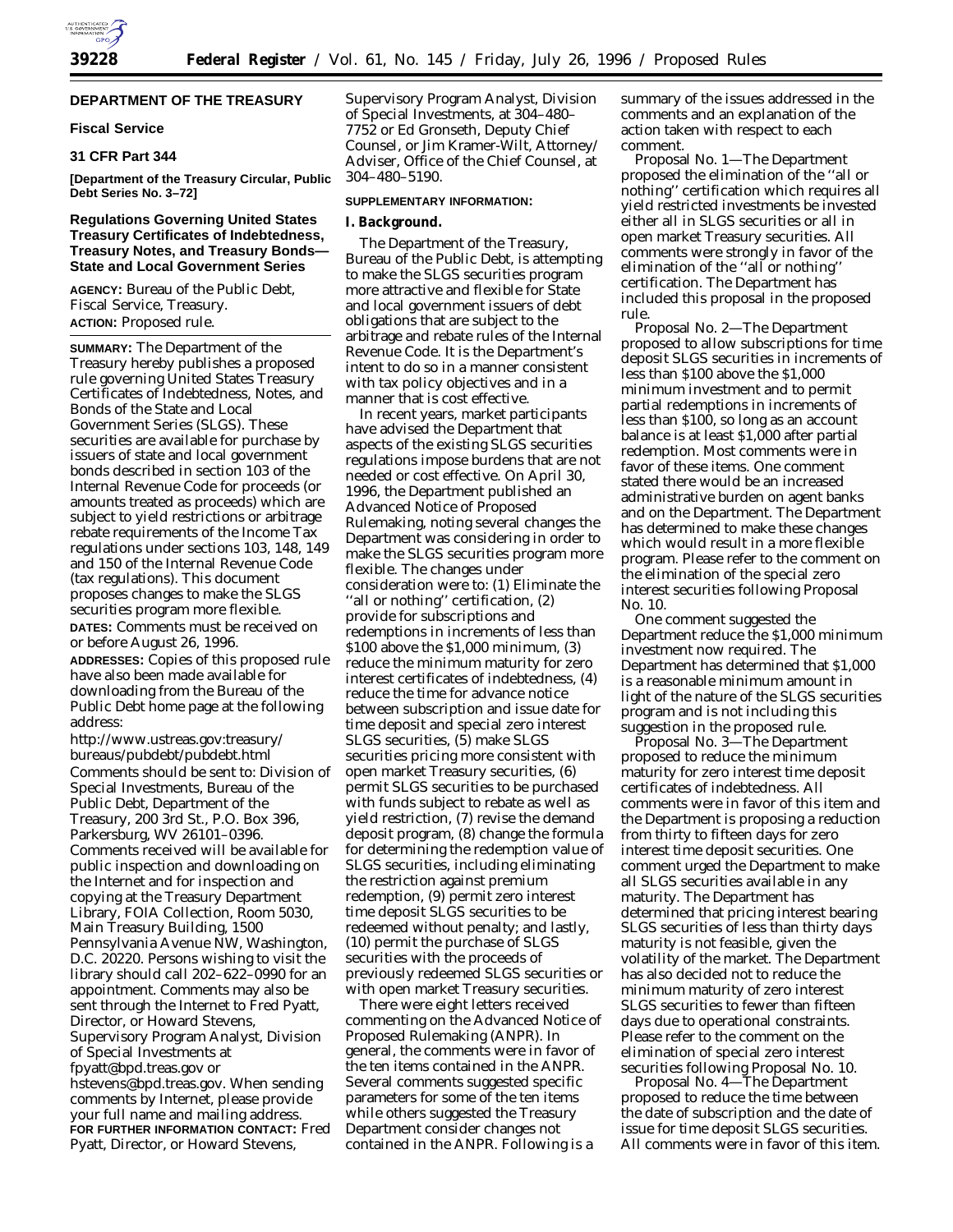One comment suggested that the time be reduced to no longer than five business days. Accordingly, the Department is proposing a minimum notification of five days for subscriptions of \$10 million or less and a minimum notification of seven days for subscriptions of over \$10 million.

Proposal No. 5—The Department proposed a reduction of the twelve and one-half basis points differential between SLGS securities rates and rates of similar Treasury securities in the open market. All comments were in favor of this item except one that recommended it remain unchanged. There were specific suggestions on the basis point differential ranging from zero to five. The Department is proposing the basis point differential be reduced to five basis points.

Proposal No. 6—The Department proposed investors be able to purchase SLGS securities with funds subject to rebate as well as yield restrictions. All comments were in favor of this item. The Department will include this item in the proposed rule. Other comments suggested:

(a) Replace all eliminated certifications with a gross proceeds certification under Section 1.148–1(b) of the Income Tax regulations.

(b) Allow all gross proceeds to be invested in SLGS securities.

(c) Offer an instrument similar to a Guaranteed Investment Contract and provide for automatic reinvestment of SLGS securities.

With respect to (a) and (b) above, the Department is proposing to remove all certifications from these regulations, including a gross proceeds certification. The Department believes that the nature and general scope of the program as described in Section 344.0(a) limits investment in SLGS securities to gross proceeds of tax-exempt bonds.

With respect to (c), the Department believes that other changes being proposed to improve the SLGS program will address issuers' concerns about reinvestment risks. In addition, under this proposed rule, for example, an issuer would be able to make reinvestments and to invest interest payments at the current rate, provided it follows the revised notice requirements. Please refer to Proposal No. 10. The Department has determined not to offer products similar to Guaranteed Investment Contracts under the proposed rule.

Proposal No. 7—The Department proposed revising the SLGS Demand Deposit program by adjusting the rate formula and by eliminating certifications that are duplicative of current tax regulations or could be

better administered through the tax regulations. One comment suggested the program be eliminated altogether. This program is congressionally mandated, however, and the Department is therefore proposing to make it more attractive and easier to use. Specifically, the Department is proposing to eliminate the certifications and to reduce the Treasury administrative cost in the rate formula. Also, the Department is proposing to remove the \$35 million dollar cap on investments in the Demand Deposit program.

In order to facilitate the administration of the Demand Deposit program under the flexible rules proposed, for subscriptions of more than \$10 million, Public Debt must receive the required notice between the date of subscription and date of issue in no less than seven days, rather than the present required notice period of three days. Receipt of notice by Public Debt between date of subscription and date of issue for subscriptions of less than \$10 million would be increased to five days.

Proposal No. 8—The Department proposed to change the formula for determining the redemption value of SLGS securities in a manner which could result in a premium for the subscriber in cases where the Treasury borrowing rate is lower than the stated interest rate of the SLGS security. All comments were in favor of this change. The Department is proposing to change the formula in a manner that could result in a premium upon redemption. There were five specific suggestions on this item:

(a) The new redemption formula should be made available for SLGS securities issued prior to September 1, 1989. The Department has considered the suggestion and has decided not to change formulas that apply to previously purchased SLGS securities.

(b) Change the current irrevocability of an early redemption notice to one where a six-month early redemption penalty results. The Department has determined that a six-month penalty would not be an adequate deterrent to the revocation of an early redemption notice. An issuer should not be harmed by the retention of this penalty as it would be able to roll over its investments.

(c) Reduce the minimum holding period for time deposit notes and bonds, before allowing an early redemption, from one year to thirty days or less. The Department is adopting this suggestion and proposes to permit thirty days as a minimum period for holding time deposit notes and bonds.

(d) In redemption calculations, take into consideration the maximum

interest rate that an issuer could have subscribed for, instead of the actual rate on the outstanding security. The purpose of the redemption formula is to make the Department whole. This suggestion would be inconsistent with this purpose. In addition, issuers would have the flexibility to mix zero interest SLGS securities with either open market securities or with SLGS securities bearing the maximum rate. This should eliminate the problems commenters have cited. For these reasons, the Department is not incorporating this suggestion into the new formula.

(e) Address the issue of whether a premium constitutes proceeds and how the premium should be treated for yield purposes. The issue identified in this suggestion is more appropriately determined under Section 148 of the tax regulations.

Proposal No. 9—The Department proposed to allow zero interest time deposit SLGS securities to be redeemed early at par. All comments were in favor of this item. The Department has included this item in the proposed rule for zero interest time deposit SLGS securities.

Proposal No. 10—The Department proposed to permit the purchase of SLGS securities with the proceeds of previously redeemed SLGS securities or open market Treasury securities. All comments were in favor of this item. The Department is proposing to permit the purchase of SLGS securities with proceeds of previously redeemed SLGS securities or open market Treasury securities.

**Discontinuing the Issuance of Special Zero Interest Securities**

The Department is proposing to discontinue the issuance of special zero interest securities. Special zero interest securities were instituted to allow issuers to blend special zero interest securities with above-yield open market investments in instances where proceeds became subject to yield restrictions at some date after the issuance of the bonds. The current regulations provide that special zero interest securities may be redeemed without penalty as a further accommodation to the types of situations where this program could be used.

Under the proposed rule, zero interest bearing time deposit securities would now be made available for purposes of rebate compliance, could be in the same escrow as open market investments, and could be redeemed early without penalty.

In addition, the tax regulations provide issuers with the ability to make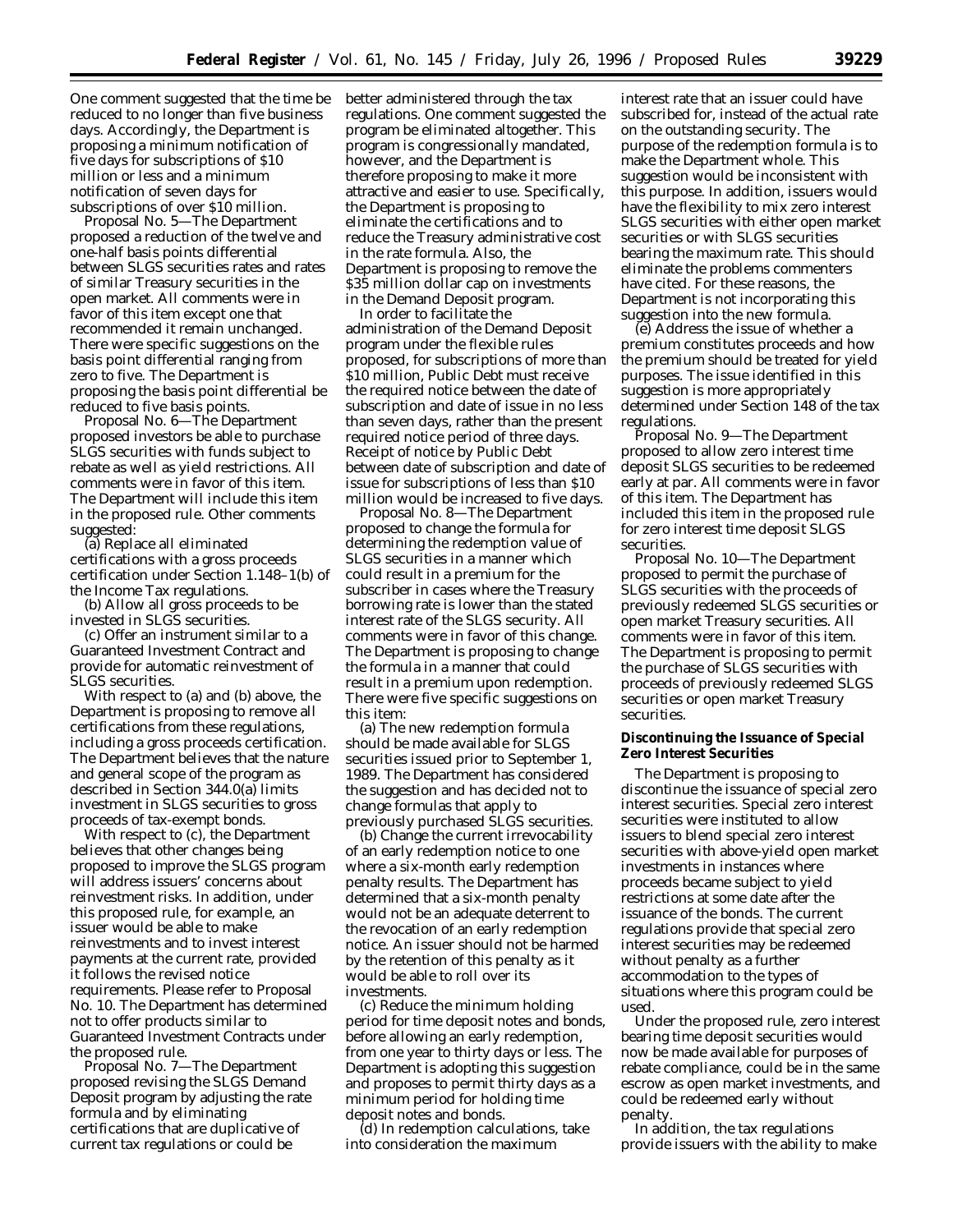''yield reduction payments'' for certain yield-restricted investments that are invested over the yield on the bonds. Yield reduction payment provisions cover virtually all instances when an issuer would use special zero interest securities, greatly reducing the need for this program.

Therefore, there seems to be no reason to continue the issuance of special zero interest securities. The provisions for redemption of these securities would remain to govern the issues of special zero interest securities still outstanding.

#### **Additional Comments**

Other comments received, not pertaining to the ten items in the ANPR, suggested the Department make further changes to the SLGS securities program as follows:

(a) Issue zero coupon deep discount bills, notes and bonds for which the issuer could specify the maturity date. Interest on these securities would accrue and be paid at maturity. The Department is revising its SLGS computer system which currently is not capable of handling such securities. The Department is not including this suggestion in the proposed rule at this time, but will reconsider this suggestion in the future when its revised computer system is implemented. Until then, there should be little inconvenience because purchasers can satisfy their requirements by purchasing deep discount zero coupon securities in the open market.

(b) Replace the penalty for revocation of the issuance of a SLGS security under Section 344.1(f)(3) (a six-month prohibition against subscribing for SLGS securities) with a monetary penalty. The Department has determined the sixmonth penalty is an adequate deterrent for non-settlement of a SLGS subscription and is not including this suggestion in the proposed rule.

(c) Offer to bid and supply a portfolio of open market Treasury securities in circumstances where SLGS securities are not a viable investment alternative. The Department has determined that with all the changes proposed, SLGS securities are a viable investment. The Department is not including this suggestion in the proposed rule.

(d) Amend Section 344.3(b)(3) to permit the acceleration, as well as the postponement of, the delivery dates of SLGS securities within administratively acceptable time limits. The Department has determined this suggestion has been sufficiently addressed in Proposal No. 4.

(e) Revise the procedures to be followed when the sale of SLGS securities is suspended due to a debt ceiling limit and include an automatic waiver under Section 344.4 of all penalties for cancellation of a subscription. Due to varying circumstances in the event of a debt ceiling limit, the Department needs flexibility to deal with the various issues that arise during periods when sales are suspended due to debt ceiling limitations and has decided not to incorporate this suggestion in the proposed rule. Treasury, however, has never failed to deliver SLGS securities for subscriptions already accepted due to debt ceiling limitations.

(f) Make current SLGS securities interest rates, SLGS securities regulations and historical SLGS securities rates available on the Internet, or some other ''free'' resource, rather than on the Commerce Department's Economic Bulletin Board. The Department is currently exploring the dissemination of such information by electronic means and will address this issue in the future. In the meantime these rates are now provided free by phone or fax by the Division of Special Investments, Bureau of the Public Debt, by calling its automated fax at (304) 480–7548 or by calling (304) 480–7752.

(g) Permit the filing of electronic subscriptions. The Department is considering the electronic filing of subscriptions as a part of its computer system redesign now in progress. This suggestion will be addressed in a subsequent regulation.

(h) Clarify who is to be listed as the ''beneficial owner'' for purposes of 31 CFR Part 306. The proposed rule clarifies that for purposes of this Section, the ''beneficial owner'' in Sections 344.0(b) and 344.3(b)(1), whose Tax Identification Number is used, is the state or local government entity, not the trustee or conduit borrower. The sixmonth penalty for cancellation would therefore be applied to the state or local government entity.

(i) Modify the initial subscription requirements to require certain identifying characteristics of the source of proceeds to be invested so that in the event of a failure to settle, only those subscriptions for the same proceeds are precluded, rather than the Department ''blacklisting'' any subscription submitted under that Taxpayer Identification Number. The Department has determined that monitoring such proceeds would not be administratively feasible and that a six-month penalty is an adequate deterrent appropriately applied at the issuer level. The Department is therefore not including this suggestion in the proposed rule.

(j) Make SLGS securities transferrable. The Department has considered the general issue of transferability and does

not intend to change the prohibition against transfer now found in Section 344.1(b). To the extent this suggestion of transferability refers to the transfer of an account, such as a reserve fund investment, by an issuer from one bond issue to another bond issue of that subscriber under the same Taxpayer Identification Number, or between accounts of different security types, i.e., demand deposit to time deposit (as now prohibited by Section 344.1(c)), or from one trustee to another, the clarification of the beneficial owner should address the concern of the commenter. The Department however invites further comments on this suggestion.

(k) Permit an issuer to notify the Bureau of the Public Debt that it is pricing a transaction for which it intends to invest in SLGS securities and thereby lock in the day's SLGS securities rate for a period of up to three days. The Department has determined Proposal No. 4 sufficiently addresses this suggestion. Subscribers for \$10 million or less must give at least five days notice and subscribers for more than \$10 million must give seven days notice.

(l) Eliminate the 10-year maximum maturity on special zero interest SLGS securities and eliminate any restrictions on their use, thereby making it the only zero yielding SLGS security. The Department has proposed to discontinue the issuance of special zero interest SLGS securities. Please refer to the expanded comment on this issue following Proposal No. 10.

(m) Permit an issuer to restructure its SLGS portfolio by exchanging purchased SLGS securities for ones with similar cash flows. The Department has determined the proposal to allow easing of the early redemption rules for SLGS securities and the rollovers of investments in SLGS securities with previously redeemed SLGS securities would increase an issuer's flexibility in restructuring its portfolio. The Department is not including this suggestion in the proposed rule.

(n) Allow the forward purchase of SLGS securities more than the currently permitted sixty days in Section 344.4. The Department has determined the flexibility provided in this proposed rule is sufficient. The Department has determined the benefit to the market is insufficient to overcome the administrative burden on the Department of maintaining subscription requests for a lengthy period and is not including this suggestion in the proposed rule.

(o) Pay issuers the redemption value of matured SLGS securities by 1:00 p.m. on the date of maturity. The Department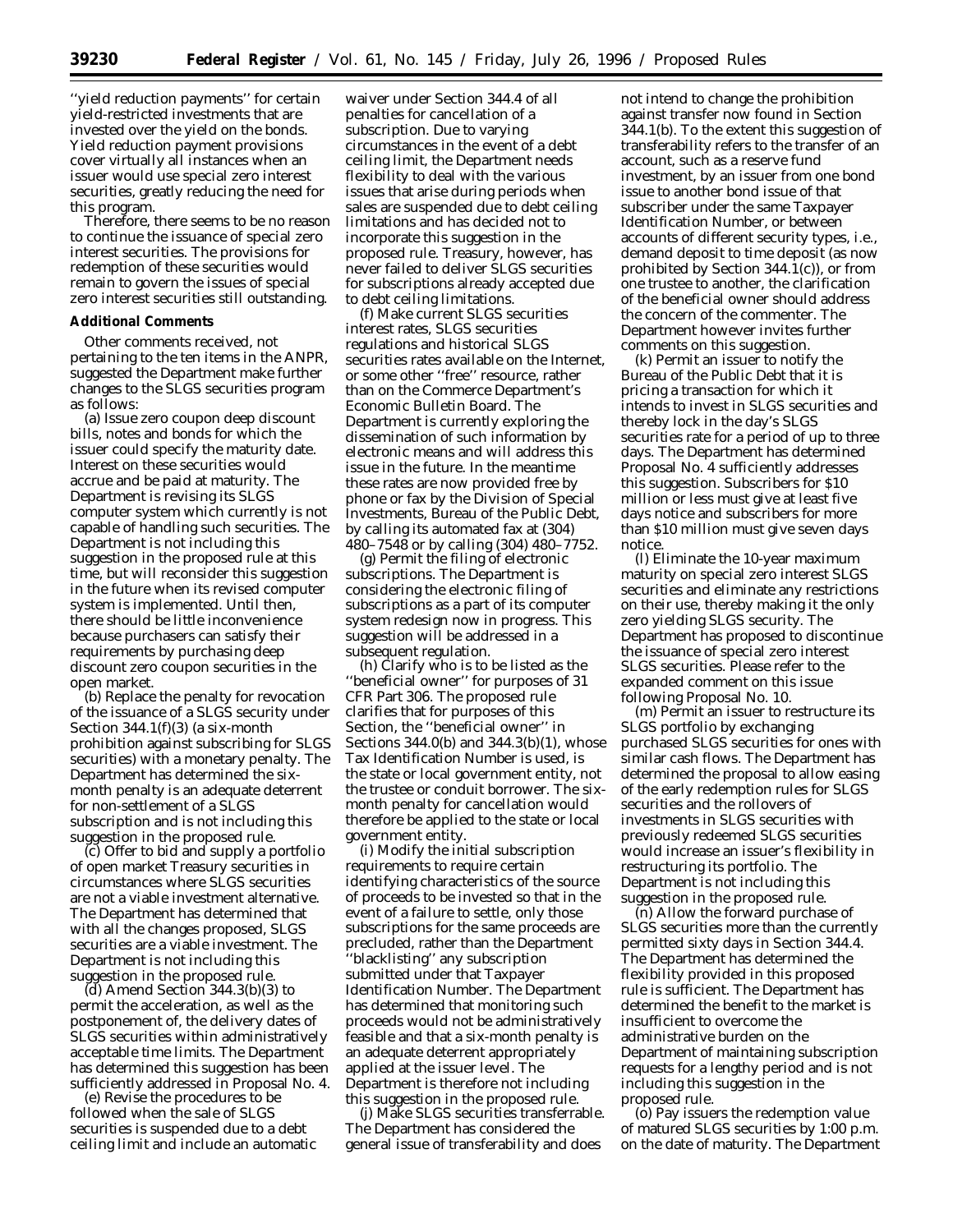makes ACH payments available to the Federal Reserve Banks in time for posting at the commercial banks at the opening of the business day on the date of maturity. As the suggestion of a 1:00 p.m. payment on maturity date is now being met by the Department, it will not be included in the proposed rule.

(p) The final comment raised several issues related to the yield restriction and rebate rules as they apply to pooled loan programs. The Department believes the changes to the SLGS program in the proposed regulations would assist issuers of pooled loan bonds. Other suggestions would be more appropriately dealt with in the tax regulations.

As a result of these comments and decisions within the Treasury Department, this is being published in proposed form to give market participants an additional comment period.

### **II. Section By Section Summary**

#### Subpart A—General Information

Provisions included in the general information section apply to time deposit and demand deposit State and Local Government Series securities. Proposed changes from the 1995 regulations are as follows:

#### Subpart A—General Information

*(1) Section 344.0(b)*—This section would be changed to redefine the term 'government body" to make it clear SLGS securities are issued only to state and local governments and not to conduit borrowers.

*(2) Section 344.0(d)*—A new section would be added to indicate that time deposit SLGS securities would be issued in a minimum amount of \$1,000, or in any increments of not less than \$1.00. Demand Deposit securities could be issued in any increment over the \$1,000 minimum.

*(3) Section 344.1(a)*—This section would be changed to note that copies of the circular may be obtained from the Division of Special Investments.

*(4) Section 344.1(h)*—A new section would be added on noncompliance which applies to all subparts and the present noncompliance section in each subpart would be deleted. This section also clarified that late payment fees and administrative fees are due on demand.

*(5) Section 344.1(i)*—Another general section would be added, titled General Redemption Provisions, stating a security may not be called for redemption by the Secretary of the Treasury prior to maturity. If a security is scheduled for redemption on a nonbusiness day, it would be redeemed on

the next business day. This section would apply to all subparts and duplications of this section that exist in the present regulations would be deleted.

*(6) Section 344.1(j)*—A new section would be added to clarify that any reference to days refers to calendar days, unless otherwise noted.

### Subpart B—Time Deposit Securities

*(1) Section 344.2(a)(1)*—The reference to the \$1,000 minimum would be deleted as it would be covered in 344.0(d). Section 344.0(d) would also state that increments above the minimum amount could be purchased for not less than \$1.00 for time deposit securities. The minimum maturity period for zero percent certificates of indebtedness would be reduced from thirty days to fifteen days.

*(2) Section 344.2(a)(2)*—The reference to the \$1,000 minimum amount and the \$100 increment above this amount would be deleted as it would be covered in the new general section, 344.0(d).

*(3) Section 344.2(a)(3)*—The reference to the \$1,000 minimum amount and the increment above this amount would be deleted as it would be covered in a new general section, 344.0(d).

*(4) Section 344.2(b)*—The last sentence of this section would state the rates specified in the tables are five basis points below the then current estimated Treasury borrowing rate for a security of comparable maturity. Section 344.2(c)(2) would clarify that the Department may employ alternative methods of payment other than by ACH.

*(5) Section 344.2(c)(2)*—This section would be amended to provide for payment of redemptions prior to maturity by Fedwire.

*(6) Section 344.3(b)(1)*—This section would be amended to indicate that subscriptions must be received by Public Debt at least five days prior to issue date for subscriptions of \$10 million or less and seven days for subscriptions of more than \$10 million. Subscriptions of \$10 million or less could be canceled without penalty up to five days before the date of issuance. Subscriptions of more than \$10 million could be canceled without penalty up to seven days before the date of issuance.

This section would also note that a subscription sent in letter form would not be accepted unless it provided the Tax Identification Number of the government body.

In the example of an initial subscription in letter form, the words ''or other entity'' have been deleted to emphasize that the proper Tax Identification Number to insert is that of the state or local government owner, not

that of a trustee bank or a conduit borrower.

*(7) Section 344.3(b)(4)*—This section would be revised to read that no initial subscription would be required where a final subscription is received at least five days before the issue date for subscriptions of \$10 million or less and at least seven days before the issue date for subscriptions of over \$10 million.

*(8) Section 344.3(c)*—This section would be amended to eliminate all certifications other than (3), which is being revised. The ''all or nothing'' rule of the certification in (1) Is being eliminated to facilitate the use of the time deposit securities for investment of proceeds that are subject to arbitrage rebate. This change in the proposed regulations should alleviate some of the need to calculate rebate if funds can be invested at the bond yield for a longer term. In general, to the extent that the certifications were a result of concerns about abuse of the tax regulations and the SLGS program, the Department has determined that the yield restriction and rebate rules are more appropriately enforced under the tax regulations. (In cases of abuse of the tax regulations which also involve SLGS securities, these enforcement efforts may be supplemented by the Secretary's authority under section 344.1(f) to revoke subscriptions.) The certification in (3) would be revised to apply only to SLGS securities purchased prior to December 27, 1976. Certifications in (4) would be eliminated because of certain prior changes to the SLGS securities regulations (such as the change to daily SLGS securities rates), and because of proposed changes to the early redemption penalties under section 344.5, contained in these proposed regulations. Additionally, the word ''beneficial owner'' is being changed to ''government body'' to make it clear that the proper Tax Identification Number to be used is that of the government entity.

*(9) Section 344.4 General.*—This section would be amended to state that the issue date of a subscription may not exceed by more than sixty days the date the subscription was received by Public Debt.

*(10) Section 344.4(b)*—This section would be eliminated as it is now covered in the general provisions applicable to all SLGS securities, 344.0(h).

*(11) Section 344.5(a)*—This section would be eliminated as it would be covered in the general provisions applicable to all SLGS securities, 344.0(i).

*(12) Section 344.5(a)(2)*—The word ''subscriber'' is being changed to ''government body'' to make it clear that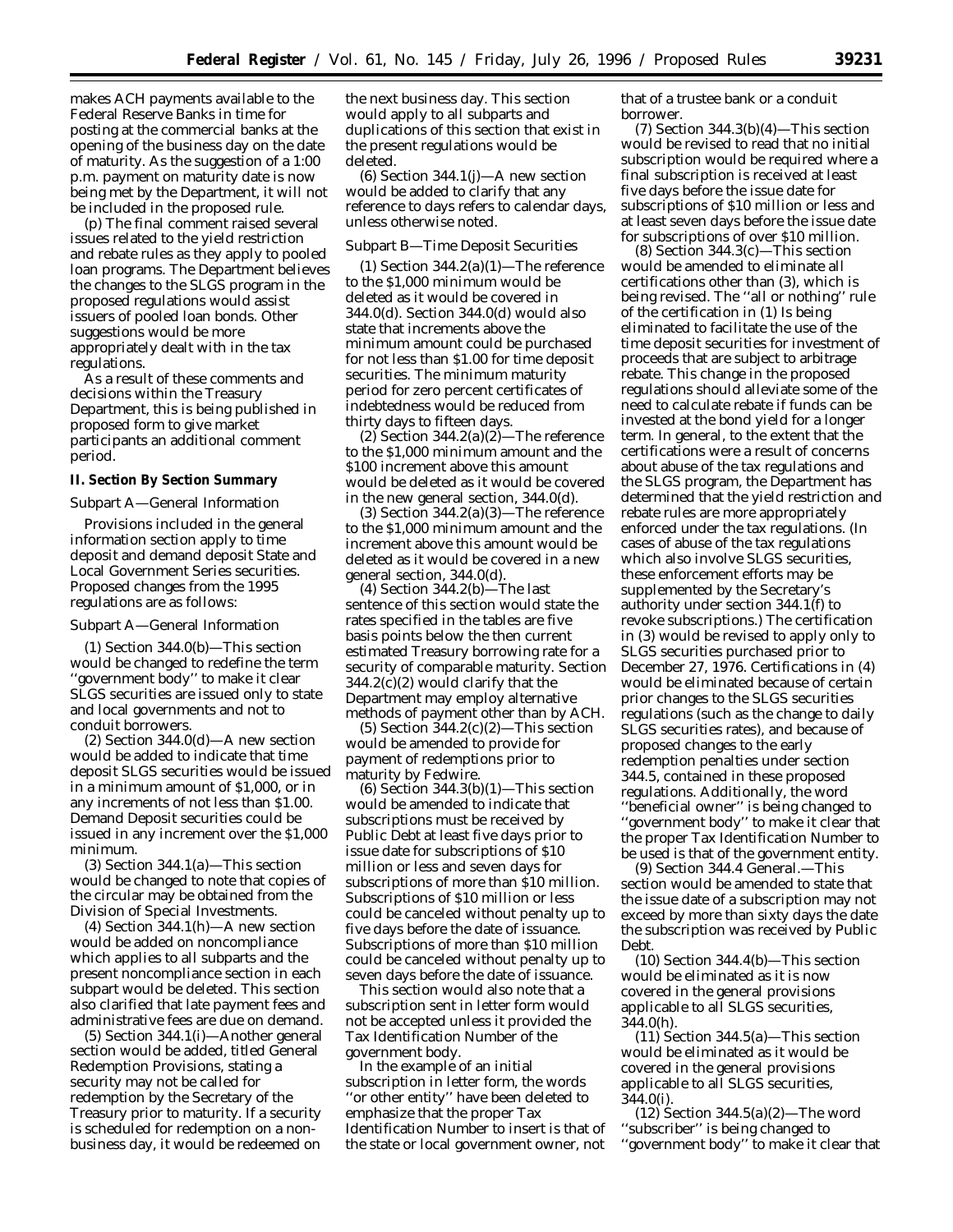the proper Tax Identification Number to be used is that of the government entity.

*(13) Section 344.5(b)(1)*—This section would be amended to provide that zero interest certificates may be redeemed before maturity at the owner's option no earlier than fifteen days before maturity for certificates of fifteen to twenty-nine days duration and no earlier than thirty days after the issue date in the case of a note or bond.

*(14) Section 344.5(b)(2)*—This section would be amended to change the word ''subscriber'' to ''state or local government body owner'' in the 3rd sentence of this section. This section would further be amended to read that notice of redemption must be received by Public Debt no less than ten days before the requested redemption date, rather than the current fifteen-day requirement.

*(15) Section 344.5(b)(3)*—This would be a new section which provides for the calculation of redemption proceeds for SLGS securities purchased on or after the effective date of the final rule. This section would change the formula for determining the early redemption value of SLGS securities to one where the remaining interest and principal payments are discounted by the current Treasury borrowing rate for the remaining term to maturity of the security being redeemed.

This would result in a premium in cases where the Treasury borrowing rate is lower than the stated interest rate of the SLGS securities. This section would further refer to Appendix B at the end of Part 344 for the calculation of the formula.

This section would also read that there would be no market charge for zero interest time deposit securities. The redemption proceeds for a zero interest security would therefore be a return of the principal invested.

Subpart C—Demand Deposit Securities

*(1) Section 344.5(a)*—This section would be revised to delete the reference to a \$1,000 minimum investment as this would be covered in the new general section, 344.0(d).

*(2) Section 344.6(b)(2)(i)*—The Department intends to publish a **Federal Register** notice when the SLGS securities regulations are finalized providing the marginal tax rate and the Treasury Administrative Cost (TAC) to be used in the demand deposit program. A reduction in the TAC similar to the reduction to five basis points is contemplated in the differential between time deposit SLGS security rates and rates on similar Treasury securities in the open market.

*(3) Section 344.7(a)*—This section would be amended by stating that subscriptions for \$10 million or less must be received by Public Debt at least five days prior to the date of issue and would require that subscriptions over \$10 million be received by Public Debt at least seven days prior to the date of issue.

*(4) Section 344.7(c)(1)*—This section would be removed since under the proposed rule, the \$35 million cap on issues of demand deposit securities would be eliminated.

*(5) Section 344.7 (c)(2) through (c)(5)*—These certifications would be eliminated because they can be administered more effectively under the tax regulations of Section 148 of the Internal Revenue Code. The tax regulations would be amended to reflect the transfer of these certifications (to the extent not already covered by the tax regulations).

*(6) Section 344.8(b)*—This section would be eliminated as it would be covered in the general section applicable to all SLGS securities, 344.1(h).

*(7) Section 344.9(a)*—This section will be amended to provide for redemption payments by Fedwire.

*(8) Section 344.9(b)*—This section would be amended to state that notice of redemptions for subscriptions of more than \$10 million must be received at least three business days prior to the scheduled date of redemption. Redemption notice for subscriptions of \$10 million or less would remain unchanged at one business day.

*(9) Section 344.9(c)*—This section will be eliminated as the rules regarding expenditure of proceeds are covered by the tax regulations.

Subpart D—Special Zero Interest Securities

*(1) Section 344.10*—This section would be amended to add that the Department has discontinued the issuance of this type of security as of the effective date of the final rule. The proposed amendment to the time deposit security subpart, which would permit investment for rebate and yield restriction purposes, would eliminate the need for a separate Special Zero Interest Program. Under the proposed revisions, the following sections of this Subpart would apply only to special zero interest securities issued before the effective date of the final rule. Subpart B, governing time deposit securities, would be changed in a manner that permits time deposit zero interest securities to be redeemed without penalty. Investors that hold special zero interest securities issued prior to the

effective date of the final rule would be able to redeem these securities without penalty.

*(2) Section 344.11*—This section would be eliminated.

*(3) Section 344.12*—This section would be eliminated.

*(4) Section 344.13*—This section would now become Section 344.11 and remain in effect for the special zero interest accounts now outstanding. The minimum holding period for redeeming a note after issue date would be changed from one year to thirty days. The word ''subscriber'' will be changed to ''government body'' to clarify that the proper Tax Identification Number to be used is that of the government entity. Redemption notices must be received by Public Debt within the proscribed limits.

*Appendix A to Part 344*—There would be a clarifying statement that these formulas apply to SLGS securities issued before the effective date of the final rule.

*Appendix B to Part 344*—There would be a new formula in this section for determining the redemption value for all early redeemed time deposit SLGS securities. This formula would reflect the change that the remaining interest and principal payments are discounted by the Treasury borrowing rate for the remaining term to maturity of the security being redeemed. This would result in a premium in cases where the Treasury borrowing rate is lower than the stated interest rate of the SLGS security.

**Procedural Requirements**

It has been determined this proposed rule is not a significant regulatory action as defined in Executive Order 12866. Therefore, an assessment of anticipated benefits, costs and regulatory alternatives is not required.

Although this rule is being issued to secure the benefit of public comment, the rule relates to matters of public contract, as well as the borrowing power and fiscal authority of the United States. The notice and public procedures requirements of the Administrative Procedure Act are inapplicable, pursuant to 5 U.S.C. 553(a)(2). As no notice of proposed rulemaking was required, the provisions of the Regulatory Flexibility Act (5 U.S.C. 601 *et seq.*) do not apply.

The proposed rule does not alter the collection of information previously reviewed and approved by the Office of Management and Budget, in accordance with the requirements of the Paperwork Reduction Act (44 U.S.C. 3507) under control number 1535–0091. The principal purpose of the proposed rule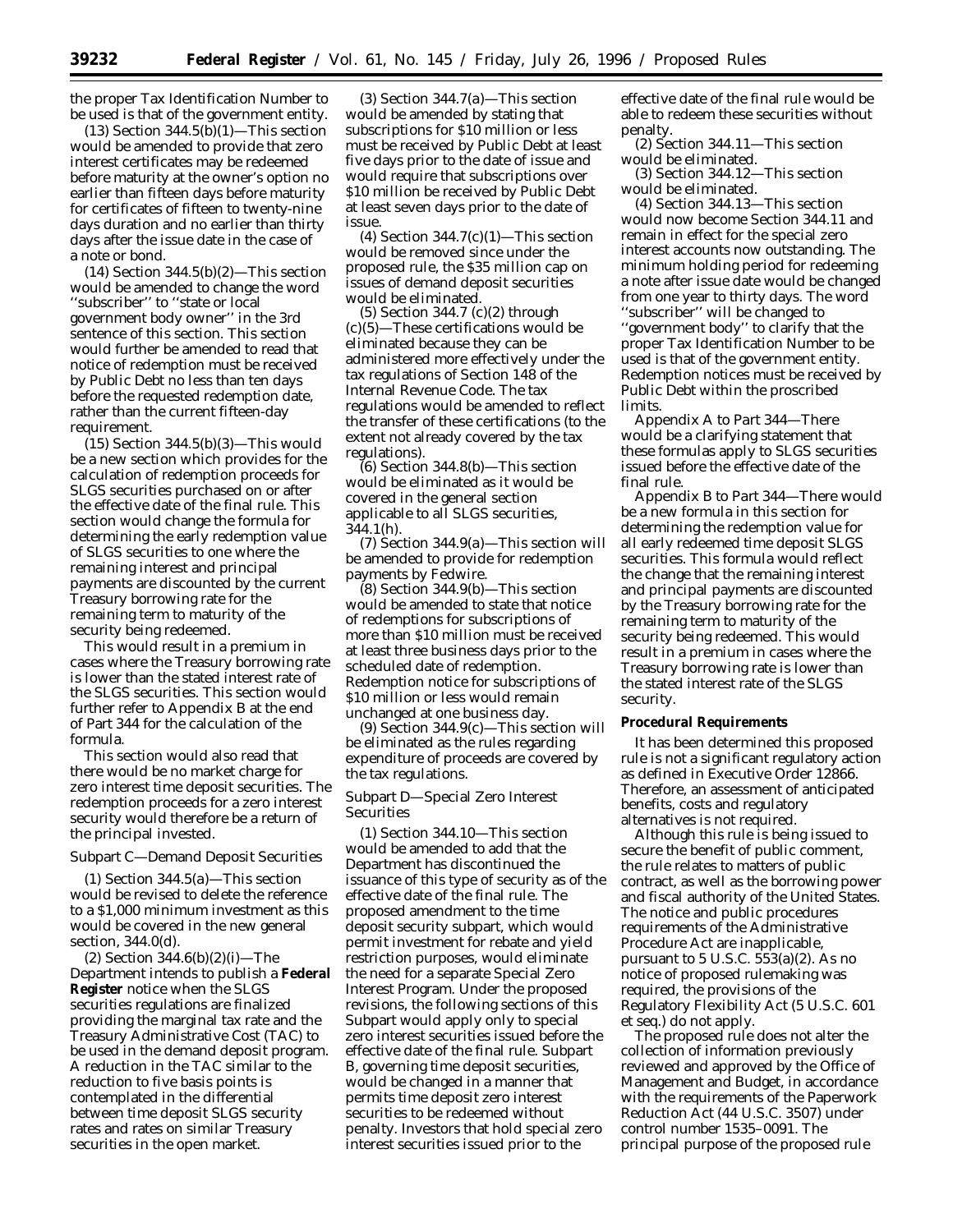is to make the SLGS securities program more attractive and flexible for investors. The revision would not impose a new collection of information requirement.

**List of Subjects in 31 CFR Part 344**

Bonds, Government securities, Securities.

Dated: July 22, 1996.

**Gerald Murphy,**

*Fiscal Assistant Secretary.*

For the reasons set forth in the preamble, part 344 of title 31 of the Code of Federal Regulations is proposed to be revised to read as follows:

# **PART 344—REGULATIONS GOVERNING UNITED STATES TREASURY CERTIFICATES OF INDEBTEDNESS, TREASURY NOTES, AND TREASURY BONDS—STATE AND LOCAL GOVERNMENT SERIES**

# **Subpart A—General Information**

Sec.

- 344.0 Offering of securities.
- 344.1 General provisions.

#### **Subpart B—Time Deposit Securities**

344.2 Description of securities.<br>344.3 Subscription for purchas

- Subscription for purchase.
- 344.4 Issue date and payment.
- 344.5 Redemption.

### **Subpart C—Demand Deposit Securities**

- 344.6 Description of securities.<br>344.7 Subscription for purchas
- 344.7 Subscription for purchase.<br>344.8 Issue date and payment.
- Issue date and payment.

# 344.9 Redemption.

# **Subpart D—Special Zero Interest Securities**

344.10 General.

344.11 Redemption.

Appendix A to Part 344—Early Redemption Market Charge Formulas and Examples for Subscription from September 1, 1989, through [date of publication of final rule]

Appendix B to Part 344—Formula for Determining Redemption Value for Securities Purchased and Early-Redeemed After [date of publication of final rule]

**Authority:** 26 U.S.C. 141 note; 31 U.S.C. 3102 *et seq.,*

# **Subpart A—General Information**

### **§ 344.0 Offering of securities.**

(a) In order to provide issuers of tax exempt securities with investments which allow them to comply with yield restriction and arbitrage rebate provisions of the Internal Revenue Code, the Secretary of the Treasury offers for sale the following State and Local Government Series securities:

(1) Time deposit securities:

(i) United States Treasury Certificates of Indebtedness;

- (ii) United States Treasury Notes; and (iii) United States Treasury Bonds.
- (2) Demand deposit securities—

United States Treasury Certificates of Indebtedness.

(b) As appropriate, the definitions of terms used in part 344 are those found in the relevant portions of the Internal Revenue Code and the tax regulations. The term ''government body'' refers to issuers of state or local government bonds described in section 103 of the Internal Revenue Code.

(c) The securities in paragraph (a) of this section will be issued in a minimum amount of \$1,000, or in any larger amount in increments of not less than \$1.00 for time deposit securities and in any increments over the \$1,000 minimum for demand deposit securities above the stated minimum.

(d) This offering will continue until terminated by the Secretary of the Treasury.

#### **§ 344.1 General provisions.**

(a) *Regulations.* United States Treasury securities—State and Local Government Series shall be subject to the general regulations with respect to United States securities, which are set forth in the Department of the Treasury Circular No. 300 (31 CFR part 306), to the extent applicable. Copies of the circular may be obtained from the Bureau of the Public Debt, Division of Special Investments—Room 309, 200 Third Street, P.O. Box 396, Parkersburg, WV 26102–0396, or a Federal Reserve Bank or Branch.

(b) *Issuance.* The securities will be issued in book-entry form on the books of the Department of the Treasury, Bureau of the Public Debt, Parkersburg, WV. Transfer of securities by sale, exchange, assignment, pledge, or otherwise is not permitted.

(c) *Transfers.* Securities held in an account of any one type, i.e., time deposit, demand deposit, or special zero interest, may not be transferred within that account or to an account of any other type.

(d) *Fiscal agents.* Selected Federal Reserve Banks and Branches, as fiscal agents of the United States, may be designated to perform such services as may be requested of them by the Secretary of the Treasury in connection with the purchase of, transactions involving, and redemption of, the securities.

(e) *Authority of subscriber.* Where a commercial bank submits an initial or final subscription on behalf of a government body, it must certify it is acting under the latter's specific

authorization. Ordinarily, evidence of such authority will not be required. Subscriptions submitted by an agent other than a commercial bank must be accompanied by evidence of the agent's authority to act. Such evidence must describe the nature and scope of the agent's authorization, must specify the legal authority under which the agent was designated, and must relate by its terms to the investment action being undertaken. Subscriptions unsupported by such evidence will not be accepted.

(f) *Reservations.* Transaction requests, including requests for subscription and redemption, will not be accepted if unsigned, inappropriately completed, or not timely submitted. Any of these actions shall be final. The authority of the Secretary to waive regulations under 31 CFR 306.126 applies to part 344. The Secretary of the Treasury reserves the right:

(1) To reject any application for the purchase of securities under this offering;

(2) To refuse to issue any such securities in any case or any class(es) of cases; and

(3) To revoke the issuance of any security, and to declare the subscriber ineligible thereafter to subscribe for securities under this offering, if:

(i) Any security is issued on the basis of an improper certification or other misrepresentation by the subscriber (other than as the result of an inadvertent error),

(ii) The issuance of any security is in conjunction with a violation of the tax regulations, as determined by the Internal Revenue Service or

(iii) The Secretary deems such action to be in the public interest.

(g) *Debt limit contingency.* The Department of the Treasury reserves the right to change or suspend the terms and conditions of this offering, including provisions relating to subscriptions for, and issuance of, securities, interest payments, redemptions, and rollovers, as well as notices relating hereto, at any time the Secretary determines that issuance of obligations sufficient to conduct the orderly financing operations of the United States cannot be made without exceeding the statutory debt limit. Announcement of such changes shall be provided by such means as the Secretary deems appropriate.

(h) *Noncompliance.* The penalty imposed on any government body which fails to make settlement on a subscription once submitted and not canceled timely shall be to render the government body ineligible thereafter to subscribe for securities under any offering in part 344 for a period of six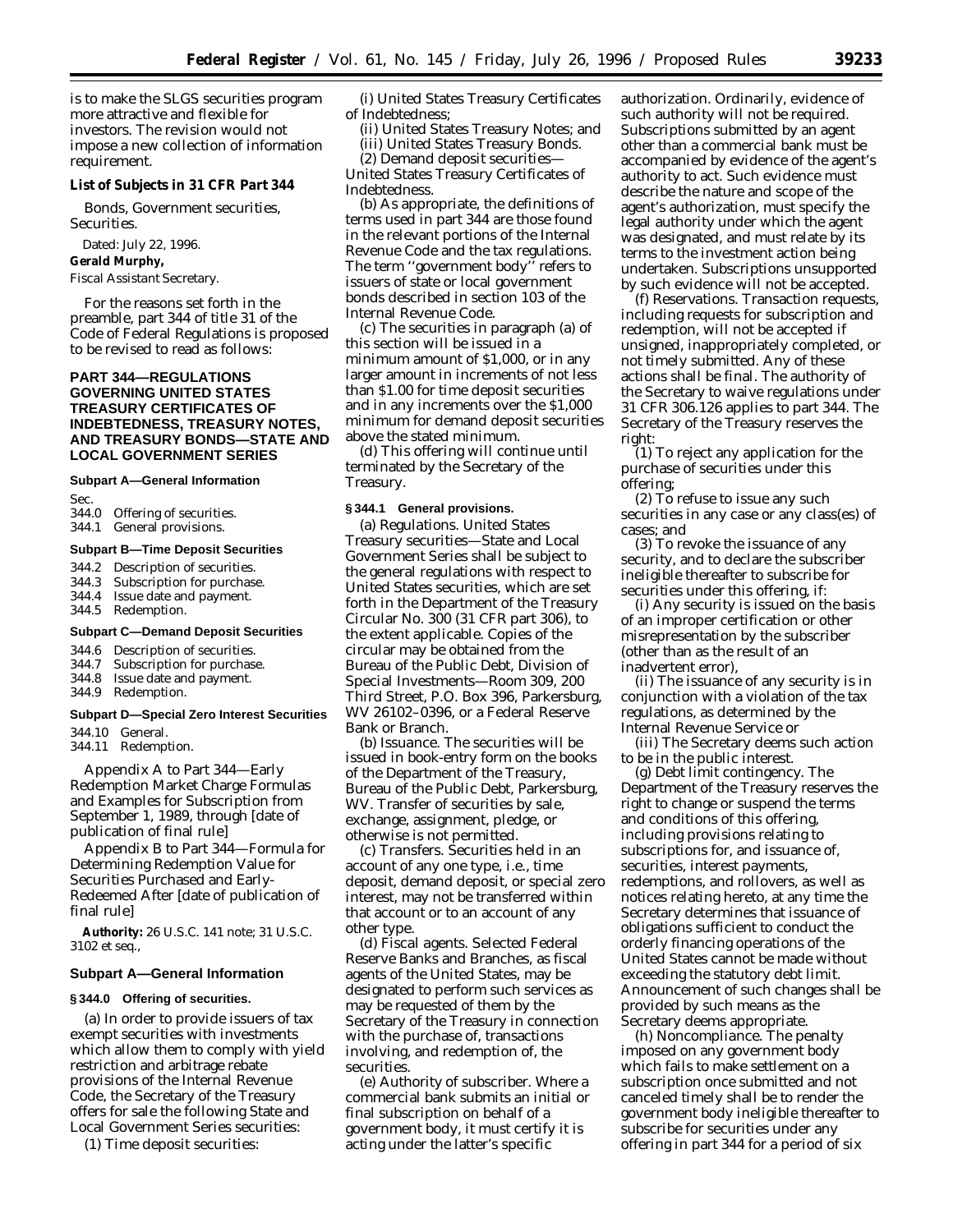months, beginning on the date the subscription is withdrawn or the proposed issue date, whichever occurs first. The Division of Special Investments may determine to waive the six-month penalty, pursuant to the provisions governing the waiver of regulations set forth under 31 CFR 306.126. Where settlement occurs after the proposed issue date and the Division of Special Investments determines, pursuant to 31 CFR 306.126, that settlement is acceptable on an exception basis, the six-month penalty will be waived and the government body shall be subject to a late payment assessment. The late payment assessment will equal the amount of interest that would have accrued on the securities from the proposed issue date to the date of settlement, as well as an administrative fee of \$100 per subscription. Assessments of late payment fees and administrative fees under part 344 are due on demand.

(i) *General redemption provisions.* A security may not be called for redemption by the Secretary of the Treasury prior to maturity. Upon the maturity of a security, the Department will make payment of the principal amount and interest due to the owner thereof. A security scheduled for redemption on a non-business day will be redeemed on the next business day.

(j) Unless otherwise noted, any reference herein to days refers to calendar days.

# **Subpart B—Time Deposit Securities**

**§ 344.2 Description of securities.**

(a) *Terms.* (1) Certificates will be issued with maturity periods fixed by the government body, from thirty days up to and including one year, or for any intervening period; provided, for certificates that bear no interest, the maturity period may be fixed by the government body from fifteen days up to and including one year or for any intervening period.

(2) *Notes.* The notes will be issued with maturity periods fixed by the government body, from one year and one day up to and including ten years, or for any intervening period.

(3) *Bonds.* The bonds will be issued with maturity periods fixed by the government body, from ten years and one day up to and including thirty years, or for any intervening period.

(b) *Interest rate.* Each security shall bear such rate of interest as the government body shall designate, but the rate shall not exceed the maximum interest rate. The applicable maximum interest rates for each day shall equal

rates shown in a SLGS securities rate table, which will be released by the Department to the public by 10:00 a.m., Eastern time, each business day. If the Department finds that due to circumstances beyond its control the rates will not be available to the public by 10:00 a.m., Eastern time, on any given business day, the applicable interest for the last preceding business day shall apply. The applicable rate table for any subscription is the one in effect on the date the initial subscription is received at Public Debt. Subscriptions received on a non-business day will be subject to those interest rates which are in effect for the next business day. The rates specified in the tables are five basis points below the then current estimated Treasury borrowing rate for a Treasury security of comparable maturity and may be found by investors in the Commerce Department's Economic Bulletin Board or may be obtained from the Division of Special Investment's automated fax at (304)480– 7548 or by calling (304) 480–7752.

(c) *Payment.* (1) *Interest computation and payment dates.* Interest on a certificate will be computed on an annual basis and will be paid at maturity with the principal. Interest on a note or bond will be paid semiannually. The government body will specify the first interest payment date, which must occur any time between thirty days and one year of the date of issue, and the final interest payment date must coincide with the maturity date of the security. Interest for other than a full semi-annual interest period is computed on the basis of a 365-day or 366-day year (for certificates) and on the basis of the exact number of days in the half-year (for notes and bonds). See appendix to subpart E of Part 306 of this chapter for rules regarding computation of interest.

(2) *Method of payment.* Payment may be made by the Automated Clearing House method (ACH) for the owner's account at a financial institution designated by the owner. Redemptions prior to maturity will be paid by Fedwire. To the extent applicable, provisions of § 357.26 on ''Payments,'' as set forth in 31 CFR part 357 and provisions of 31 CFR part 370, shall govern ACH payments made under this offering. The Department of the Treasury may employ alternate payment procedures, instead of ACH, in any case, or class of cases where operational considerations necessitate such action.

#### **§ 344.3 Subscription for purchase.**

(a) *Subscription requirements.* Subscriptions for purchase of securities under this offering must be submitted to

the Division of Special Investments, Bureau of the Public Debt, 200 Third Street, P.O. Box 396, Parkersburg, WV 26102–0396. Initial and final subscriptions may be submitted by fax at (304) 480–6818, by mail, or by other carrier. All subscriptions submitted by mail, whether initial or final, should be sent by certified or registered mail.

(b) *Initial subscriptions.* (1) An initial subscription, either on a designated Treasury form or in letter form, stating the principal amount to be invested and the issue date, must be received by Public Debt at least five days before the issue date for subscriptions of \$10 million or less, and at least seven days before the issue date for subscriptions of over \$10 million, but in no event will subscriptions be received more than 60 days prior to issue date. Subscriptions may be sent by facsimile transfer (fax) on (304) 480–6818, carrier service, U.S. Postal Service or other means. If the subscription is faxed, the original document must be received by Public Debt no later than the issue date. Initial subscriptions of \$10 million or less may be canceled without penalty by the subscriber prior to the close of business on the fifth day before issue date. If the fifth day before issue date falls on a nonbusiness day, the cancellation must occur on the preceding business day. Subscriptions of more than \$10 million may be canceled without penalty by the subscriber prior to the close of business of the seventh day before issue date. For example, if securities totaling \$10 million or less are to be issued on March 16, the initial subscription must be received by Public Debt no later than March 11. If securities totaling more than \$10 million are to be issued on March 16, the initial subscription must be received by Public Debt no later than March 9. If the initial subscription is in letter form, it must contain the Tax Identification Number of the government body or it will not be accepted. It should read substantially as follows:

To: Bureau of the Public Debt

Pursuant to the provisions of Department of the Treasury Circular, Public Debt Series No. 3–72, current revision, the undersigned hereby subscribes for United States Treasury Time Deposit Securities—State and Local Government Series, to be issued as entries on the books of the Bureau of the Public Debt, Department of the Treasury, in the total amount and with the issue date shown below, which date is at least five/seven days after the date of this subscription:

lllllllllllllllllllll

Principal Amount \$

Issue Date \_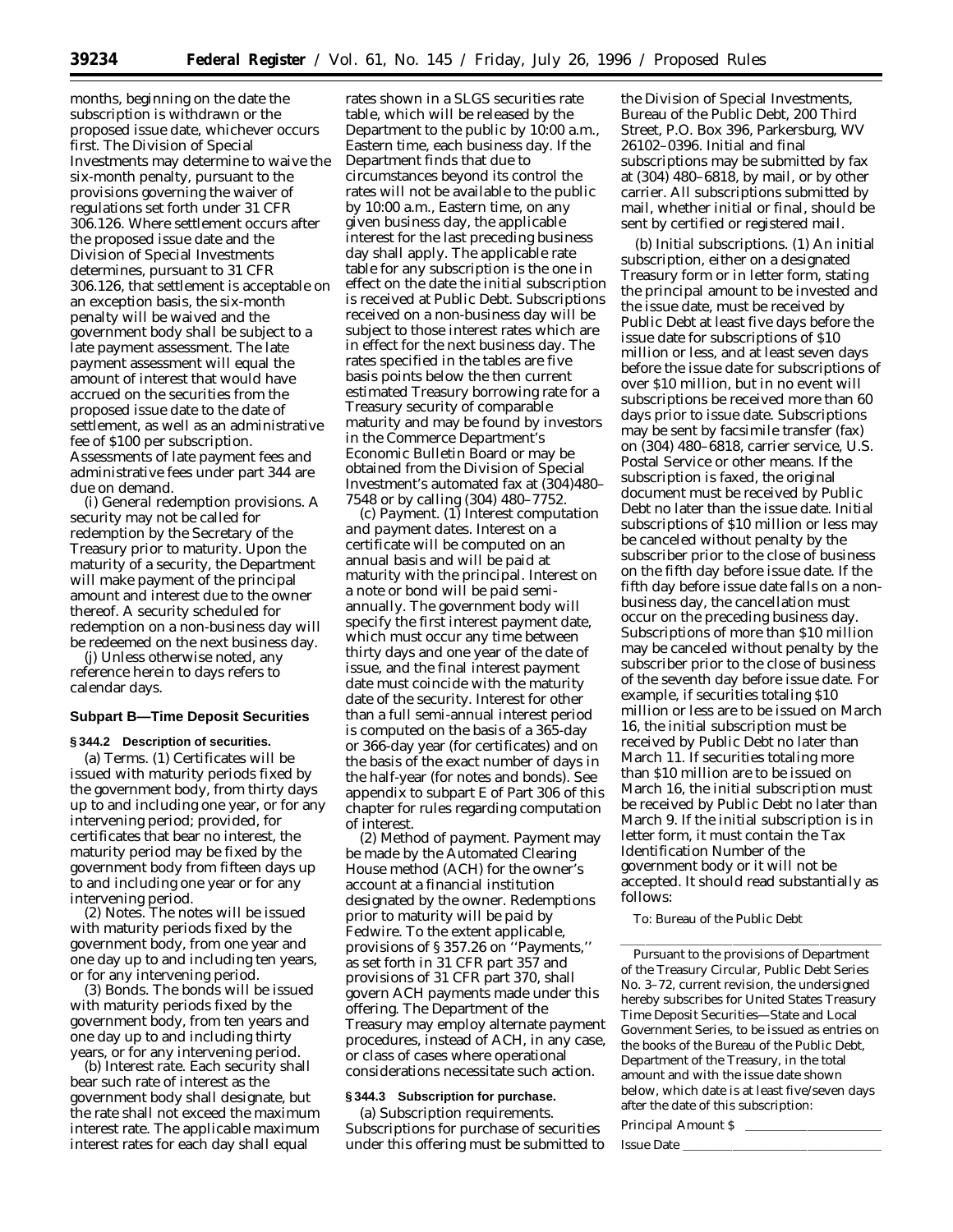The undersigned agrees the final subscription and payment will be submitted on or before the issue date.

<u>llilla solara solara solara solara solara solara solara sola</u> (Tax I.D. Number of state or local government body eligible to purchase State and Local Government Series securities) <u>llilla solara solara solara solara solara solara solara sola</u>

(Name of state or local government body eligible to purchase State and Local Government Series securities)

<u>llilla solara solara solara solara solara solara solara sola</u>

# (Date)

#### by lllllllllllllllllll (Signature and Title)

(2) The provisions set out in paragraph (e) of § 344.1, dealing with the authority of the subscriber to act on behalf of a government body, and in § 344.1(h), relating to the failure to complete a subscription, apply to initial, as well as final, subscriptions.

(3) An initial subscription may be amended on or before the issue date, but no later than 3:00 p.m., Eastern time, on the issue date. Notification may be faxed to the Bureau of the Public Debt at (304) 480–6818 provided the request is clearly identified as an amendment and is immediately followed by the submission, by mail or other carrier, of written notification. Amendments to initial subscriptions are acceptable with the following exceptions:

(i) The issue date may not be changed to require issuance earlier than the issue date originally specified or to require issuance more than seven days later than originally specified. If such change is made, notification should be provided to the Bureau of the Public Debt as soon as possible, but no later than 3:00 p.m., Eastern time, one business day before the originally specified issue date;

(ii) The aggregate amount may not be changed by more than the ten percent limitation set out in paragraph (c) of this section;

(iii) An interest rate may not be changed to a rate that exceeds the maximum interest rate in the table that was in effect for a security of comparable maturity on the date the initial subscription was submitted; and

(iv) Where an amendment is not submitted timely, the Division of Special Investments may determine, pursuant to the provisions governing waiver of regulations set forth under 31 CFR 306.126, that such an amendment is acceptable on an exception basis. Where an amendment is determined to be acceptable on an exception basis, the amended information shall be used as the basis for issuing the securities, and an administrative fee of \$100 per subscription will be assessed. This administrative fee is due on demand as

provided for in § 344.1(h). The Secretary reserves the right to reject amendments which are not submitted timely.

(4) No initial subscription will be required where a final subscription is received at least five days before the issue date for subscriptions of \$10 million or less and at least seven days before the issue date for subscriptions over \$10 million. Such final subscription will be treated as the initial subscription for purposes of determining the applicable interest rate table (see  $\S 344.2(b)$ ), and may be amended on or before the issue date, subject to the exceptions in paragraph (b)(3) of this section.

(c) *Final subscriptions.* A final subscription must be received by the Bureau of the Public Debt on or before the issue date, but no later than 3:00 p.m., Eastern time, on the issue date. The final subscription may be faxed to the Bureau of the Public Debt at (304) 480–6818, provided the fax is properly identified as a final subscription and is immediately followed by the submission of the original subscription form by mail or other carrier. The final subscription must be for a total principal amount that is no more than ten percent above or below the aggregate principal amount specified in the initial subscription. The final subscription, dated and signed by an official authorized to make the purchase and showing the taxpayer identification number of the government body, must be accompanied by a copy of the initial subscription, where applicable. The various maturities, interest rates, and interest payment dates (in the case of notes and bonds), must be specified in the final subscription, as well as the title(s) of the designated official(s) authorized to request early redemption. Final subscriptions submitted for certificates, notes and bonds must separately itemize securities of each maturity and each interest rate. The final subscription must contain a statement by the subscriber that none of the proceeds submitted in payment is derived (directly or indirectly) from the redemption before maturity of other securities of the State and Local Government Series purchased on or before December 27, 1976.

#### **§ 344.4 Issue date and payment.**

The subscriber shall fix the issue date of each security in the initial subscription. The issue date must be a business day and may not exceed by more than sixty days the date the initial subscription was received by Public Debt. Full payment for each subscription must be submitted by the Fedwire funds transfer system with

credit directed to the Treasury's General Account. Full payment should be submitted by 3:00 p.m., Eastern time, to ensure that settlement on the securities occurs on the date of issue.

### **§ 344.5 Redemption.**

(a) *Redemption before maturity—*(1) *In general.* A security may be redeemed at the owner's option no earlier than twenty-five days after the issue date in the case of a certificate of thirty days or more, no earlier than fifteen days before the scheduled maturity for zero interest certificates of fifteen to twenty-nine days duration, and no earlier than thirty days after the issue date in the case of a note or bond. Partial redemptions may be requested in any amount; however, an account balance of less than \$1,000 will be redeemed in total.

(2) *Notice.* Notice of redemption prior to maturity must be submitted, either on a designated Treasury form or by letter, by the official(s) authorized to redeem the securities, as shown on the final subscription form, to the Division of Special Investments, Bureau of the Public Debt, 200 Third Street, P.O. Box 396, Parkersburg, WV 26102–0396. The notice may be submitted by fax to the Bureau of the Public Debt at (304) 480– 6818, by mail or by other carrier. The notice must be received by Public Debt no less than ten days before the requested redemption date, but no more than sixty days before the requested redemption date. The notice must show the account number, the maturities of the securities to be redeemed, and the Tax Identification Number of the government body. A notice of redemption prior to maturity may not be canceled.

(3) *Redemption proceeds— Subscriptions on or after [date of publication of final rule].* For securities subscribed for on or after [date of publication of final rule], the amount of the redemption proceeds is calculated as follows:

(i) *Interest.* If a security is redeemed before maturity on a date other than a scheduled interest payment date, interest will be paid for the fractional interest period since the last interest payment date.

(ii) *Redemption value.* The remaining interest and principal payments are discounted by the current Treasury borrowing rate for the remaining term to maturity of the security being redeemed. This does not apply to SLGS securities purchased before [date of publication of final rule]. The term ''current Treasury borrowing rate'' is determined in accordance with § 344.2(b). The formulas for calculating the redemption value under this section are set forth in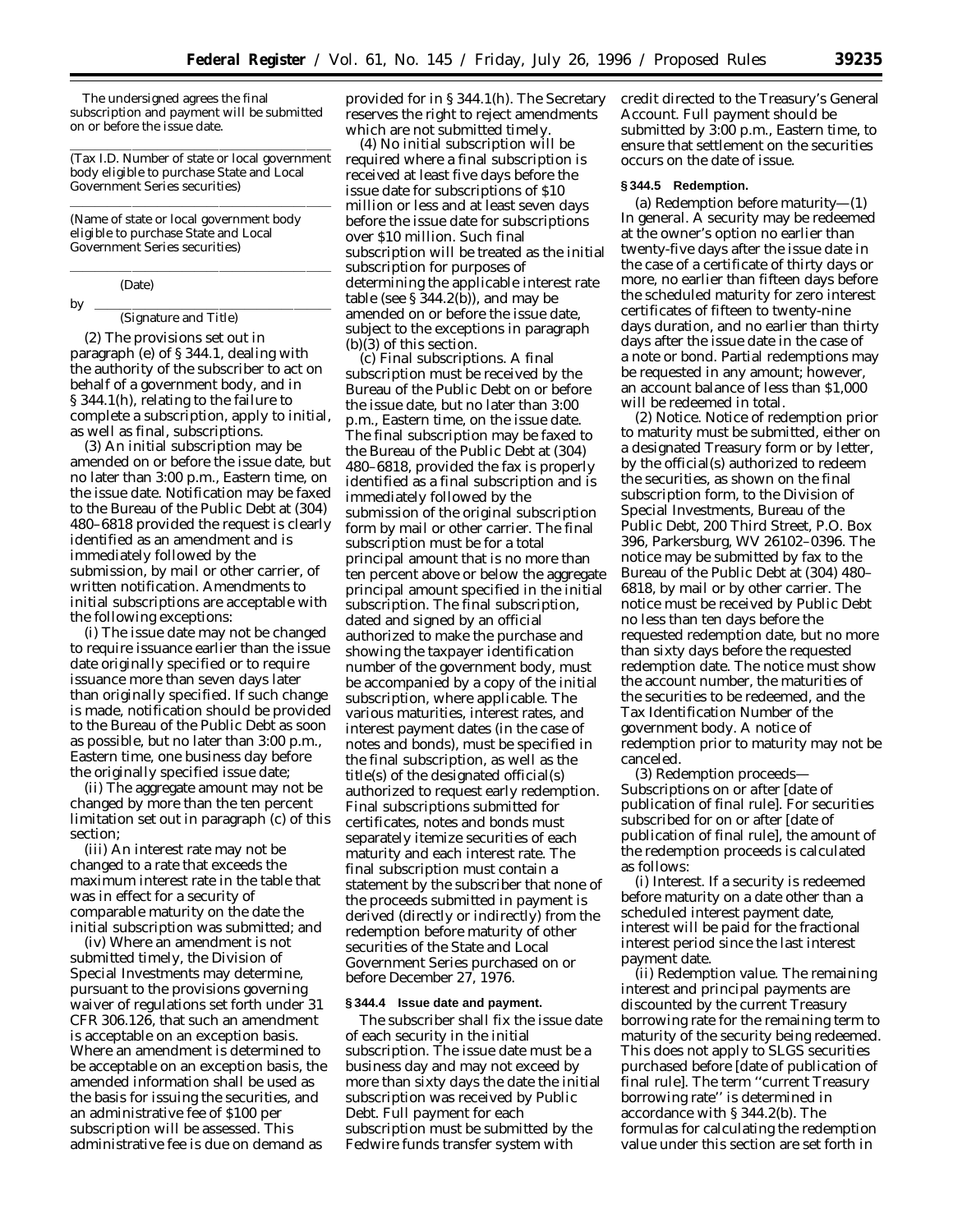Appendix B of this part. Redemption proceeds in the case of a zero-interest security are a return of the principal invested.

(4) *Redemption proceeds— Subscriptions from September 1, 1989, through* [date one day prior to publication date of final rule]. For securities subscribed for from September 1, 1989, through [date one day prior to publication date of final rule], the amount of the redemption proceeds is calculated as follows:

(i) *Interest.* If a security is redeemed before maturity on a date other than a scheduled interest payment date, interest will be paid for the fractional interest period since the last interest payment date.

(ii) *Market charge.* An amount shall be deducted from the redemption proceeds in all cases where the current borrowing rate of the Department of the Treasury for the remaining period to original maturity of the security prematurely redeemed exceeds the rate of interest originally fixed for such security. The amount shall be the present value of the future increased borrowing cost to the Treasury. The annual increased borrowing cost for each interest period is determined by multiplying the principal by the difference between the two rates. For notes and bonds, the increased borrowing cost for each remaining interest period to original maturity is determined by dividing the annual cost by two. For certificates, the increased borrowing cost for the remaining period to original maturity is determined by multiplying the annual cost by the number of days remaining until original maturity divided by the number of days in the calendar year. Present value shall be determined by using the current Treasury borrowing rate as the discount factor. The term ''current Treasury borrowing rate'' means the applicable rate shown in the table of maximum interest rates payable on United States Treasury securities—State and Local Government Series—for the day the request for early redemption is received by Public Debt, plus 1⁄8 of 1 percentage point. Where redemption is requested as of a date less than thirty days before the original maturity date, such applicable rate is the rate shown for a security with a maturity of thirty days. The market charge for bonds, notes, and certificates of indebtedness can be computed by use of the formulas in Appendix A to this part.

(5) *Redemption proceeds— Subscriptions from December 28, 1976, through August 31, 1989.* For securities subscribed for from December 28, 1976, through August 31, 1989, the amount of the redemption proceeds is calculated as follows:

(i) *Interest.* Interest for the entire period the security was outstanding shall be recalculated on the basis of the lesser of the original interest rate at which the security was issued, or the interest rate that would have been set at the time of the initial subscription had the term for the security been for the shorter period. If a note or bond is redeemed before maturity on a date other than a scheduled interest payment date, no interest will be paid for the fractional interest period since the last interest payment date.

(ii) *Overpayment of interest.* If there have been overpayments of interest, as determined under paragraph (b)(5)(i) of this section, there shall be deducted from the redemption proceeds the aggregate amount of such overpayments, plus interest, compounded semiannually, thereon from the date of each overpayment to the date of redemption. The interest rate to be used in calculating the interest on the overpayment shall be one-eighth of one percent above the maximum rate that would have applied to the initial subscription had the term of the security been for the shorter period.

(iii) *Market charge.* An amount shall be deducted from the redemption proceeds in all cases where the current borrowing rate of the Department of the Treasury for the remaining period to original maturity of the security prematurely redeemed exceeds the rate of interest originally fixed for such security. The amount shall be calculated using the formula in paragraph (b)(4)(ii) of this section.

(6) *Redemption proceeds— Subscriptions on or before December 27, 1976.* (i) For securities subscribed for on or before December 27, 1976, the amount of the redemption proceeds is calculated as follows.

(ii) The interest for the entire period the security was outstanding shall be recalculated on the basis of the lesser of the original interest rate at which the security was issued, or an adjusted interest rate reflecting both the shorter period during which the security was actually outstanding and a penalty. The adjusted interest rate is the Treasury rate which would have been in effect on the date of issuance for a marketable Treasury certificate, note, or bond maturing on the quarterly maturity date prior to redemption (in the case of certificates), or on the semi-annual maturity period prior to redemption (in the case of notes and bonds), reduced in either case by a penalty which shall be the lesser of:

(A) One-eighth of one percent times the number of months from the date of issuance to original maturity, divided by the number of full months elapsed from the date of issue to redemption; or

(B) One-fourth of one percent.

(iii) There shall be deducted from the redemption proceeds, if necessary, any overpayment of interest resulting from previous payments made at a higher rate based on the original longer period to maturity.

(b) [Reserved]

### **Subpart C—Demand Deposit Securities**

#### **§ 344.6 Description of securities.**

(a) *Terms.* The securities are defined as one-day certificates of indebtedness. Each subscription will be established as a unique account. Securities will be automatically rolled over each day unless redemption is requested.

(b) *Interest rate.* (1) Each security shall bear a variable rate of interest based on an adjustment of the average yield for three-month Treasury bills at the most recent auction. A new rate will be effective on the first business day following the regular auction of threemonth Treasury bills and will be shown in a SLGS securities rate table, available to the public on such business day. Interest will be accrued and added to principal daily. Interest will be computed on the balance of the principal, plus interest accrued through the immediately preceding day.

(2)(i) The annualized effective demand deposit rate in decimals, designated ''I'' in Equation 1 is calculated as:

$$
I = \left[ \left( \frac{100}{P} \right)^{Y/DTM} - 1 \right] \times (1 - MTR) - TAC
$$

(Equation 1)

where:

- P=Average auction price for the most recently auctioned 13-week Treasury bill, per hundred, to three decimals.
- Y=365 if the year following issue date does not contain a leap year day and 366 if it does contain a leap year day.
- DTM=The number of days from date of issue to maturity for the most recently auctioned 13-week Treasury bill.
- MTR=Estimated marginal tax rate, in decimals, of purchasers of shortterm tax-exempt bonds.
- TAC=Treasury administrative costs, in decimals.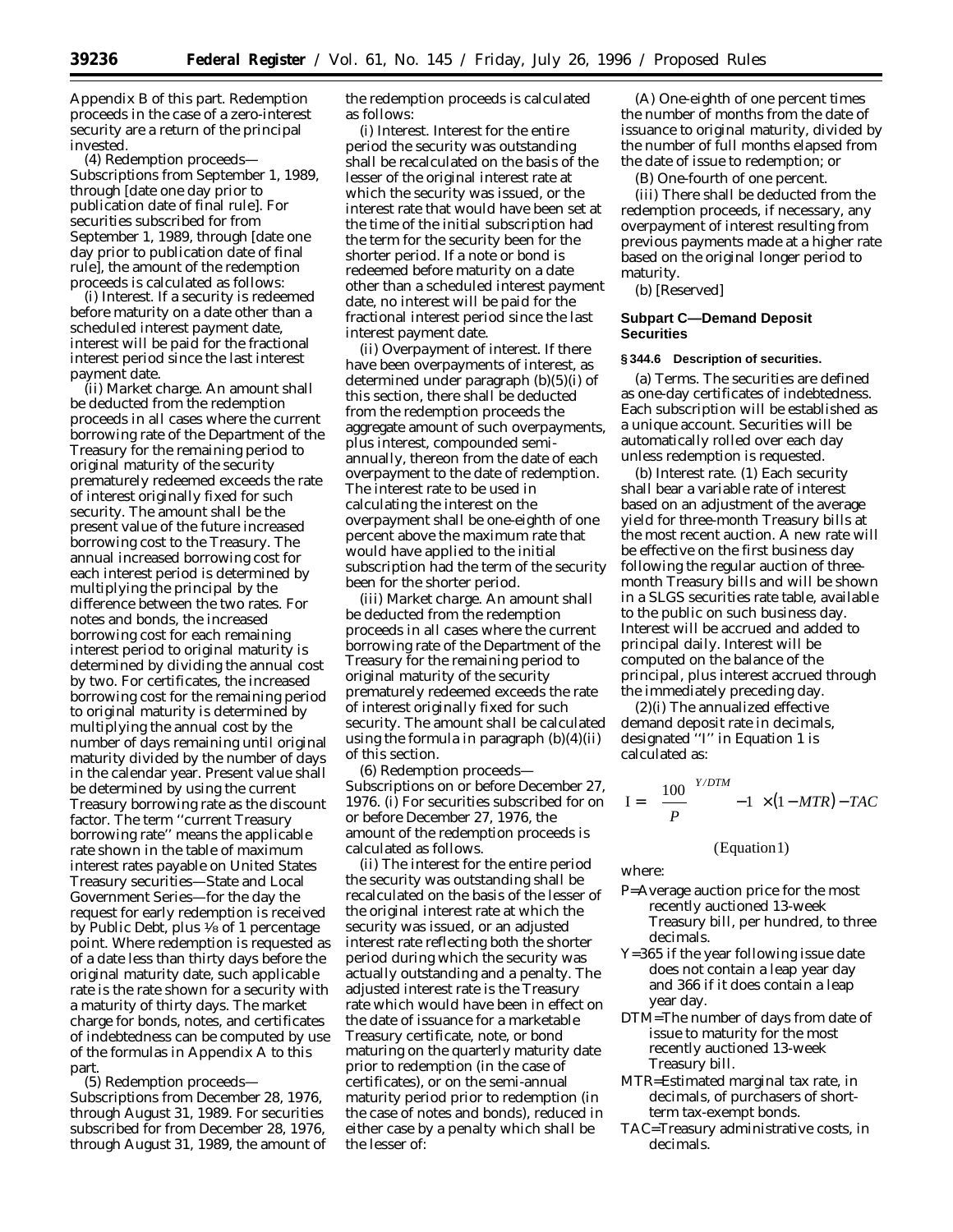(ii) The daily factor for the demand deposit rate is then calculated as follows:

$$
DDR = (1 + I)^{1/Y} - 1
$$

# (Equation 2)

(3) Information as to the estimated average marginal tax rate and costs for administering the demand deposit State and Local Government Series securities program, both to be determined by Treasury from time to time, will be published in the **Federal Register**.

(c) *Payment.* Interest earned on the securities will be added to the principal and will be reinvested daily until redemption. At any time the Secretary determines that issuance of obligations sufficient to conduct the orderly financing operations of the United States cannot be made without exceeding the statutory debt limit, the Department will invest any unredeemed demand deposit securities in special ninety-day certificates of indebtedness. These ninety-day certificates will be payable at maturity, but redeemable before maturity, provided funds are available for redemption, or reinvested in demand deposit securities when regular Treasury borrowing operations resume, both at the owner's option. Funds invested in the ninety-day certificates of indebtedness will earn simple interest equal to the daily factor in effect at the time demand deposit security issuance is suspended, multiplied by the number of days outstanding.

#### **§ 344.7 Subscription for purchase.**

(a) *Subscription requirements.* Subscriptions for purchase of securities under this offering must be submitted to the Division of Special Investments, Bureau of the Public Debt, 200 Third Street, P.O. Box 396, Parkersburg, WV 26102–0396. Subscriptions must be submitted on a designated Treasury form, must specify the principal amount to be invested and the issue date, and must be signed by an official authorized to make the purchase. The Bureau of the Public Debt must receive the subscription at least five business days before the issue date for subscriptions of \$10 million or less and at least seven business days before the issue date for subscriptions of more than \$10 million. Subscriptions for more than \$10 million can be canceled without penalty up to seven days prior to the issue date. Subscriptions for \$10 million or less may be canceled without penalty up to five days prior to the issue date. The subscription may be submitted by fax at (304) 480–6818, by certified or

registered mail, or by other carrier. If faxed, the original subscription form must be received by the Division of Special Investments by 3:00 p.m., Eastern time, on the issue date. Public Debt will not accept subscriptions for demand deposit securities more than 60 days prior to the issue date.

(b) *Amending subscriptions.* The principal amount to be invested may be changed without penalty on or before the issue date, but no later than 1:00 p.m. Eastern time, on the issue date. The request must be clearly identified as an amendment and must be followed immediately by the submission, by mail or other carrier, of written notification. Where an amendment is not submitted timely, the Division of Special Investments may determine, pursuant to the provisions governing waiver of regulations set forth under 31 CFR 306.126, that such an amendment is acceptable on an exception basis. Where an amendment is determined to be acceptable on an exception basis, the amended information shall be used as the basis for issuing the securities, and an administrative fee of \$100 per subscription will be assessed. This administrative fee is due on demand as provided for in § 344.1(h). The Secretary reserves the right to reject amendments which are not submitted timely.

#### **§ 344.8 Issue date and payment.**

The subscriber shall fix the issue date on the subscription, the issue date to be a business day at least five business days after receipt of the subscription by the Division of Special Investments for subscriptions of \$10 million or less and seven business days after receipt of the subscription by the Division of Special Investments for subscriptions more than \$10 million. Full payment for each subscription must be submitted by the Fedwire funds transfer system with credit directed to the Treasury's General Account. Full payment should be received by the Division of Special Investments by 3:00 p.m., Eastern time, to ensure that settlement on the securities occurs on the issue date.

### **§ 344.9 Redemption.**

(a) *General.* A security may be redeemed at the owner's option, provided a request for redemption is received not less than one business day prior to the requested redemption date for redemptions of \$10 million or less and received not less than three business days for redemptions of more than \$10 million. Partial redemptions may be requested in any amount; however, an account balance of less than \$1,000 will be redeemed in total. Payment will be made by Fedwire.

(b) *Notice.* Notice of redemption must be submitted, either on a designated Treasury form or by letter, by the official(s) authorized to redeem the securities, as shown on the subscription form, to the Division of Special Investments, Bureau of the Public Debt, 200 Third Street, P.O. Box 396, Parkersburg, WV 26102–0396. The notice may be submitted by fax to the Bureau of the Public Debt at (304) 480– 6818, by mail, or by other carrier. The notice must show the account number and the Tax Identification Number of the government body. The notice of redemption must be received at the Bureau of the Public Debt by 1:00 p.m., Eastern time on the required day.

### **Subpart D—Special Zero Interest Securities**

# **§ 344.10 General.**

Provisions of subpart B of this part (Time Deposit Securities) apply except as specified in subpart D of this part. Special zero interest securities will no longer be issued after [date of publication of final rule]. All zero interest securities issued after [date of publication of final rule] are zero interest time deposit securities, subject to the rules of subpart B of this part.

### **§ 344.11 Redemption.**

(a) *General.* Provisions of § 344.5(a) apply.

(b) *Before maturity.* (1) *In general.* A security may be redeemed at the owner's option no earlier than twentyfive days after the issue date in the case of a certificate and thirty days after the issue date in the case of a note. No market charge or penalty shall apply in the case of the redemption of a special zero interest security before maturity.

(2) *Notice.* Notice of redemption prior to maturity must be submitted, either on a designated Treasury form or by letter, by the official(s) authorized to redeem the securities, as shown on the final subscription form, to the Division of Special Investments, Bureau of the Public Debt, 200 Third Street, P.O. Box 396, Parkersburg, WV 26102–0396. The notice may be submitted by fax to the Bureau of the Public Debt at (304) 480– 6818, by mail, or by other carrier. The notice must show the account number, the maturities of the securities to be redeemed, and the Tax Identification Number of the government body. The notice must be received by Public Debt no less than fifteen days before the requested redemption date, but no more than sixty days before the requested redemption date. A notice of redemption prior to maturity cannot be canceled.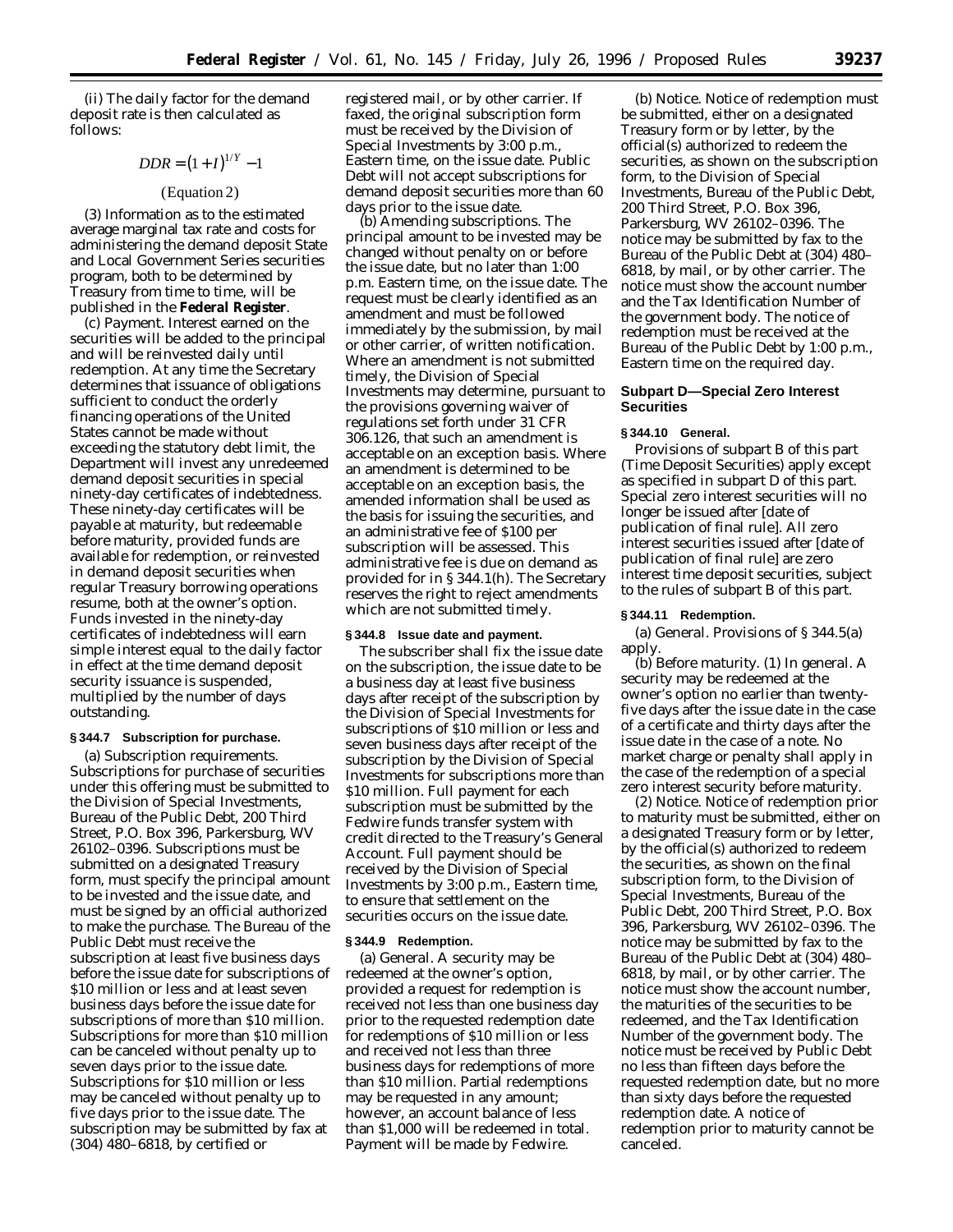Appendix A to Part 344—Early Redemption Market Change Formulas and Examples for subscriptions from September 1, 1989, through [date of publication of final rule]

A. The amount of the market charge for bonds and notes issued before (date of publication of final rule) can be determined by the following formula:



# (Equation1)

where:

M=Market charge b=increased annual borrowing cost (i.e., principal multiplied by the excess current borrowing rate for the period from redemption to original maturity of note or bond over the rate for the security)

 $v^{n} = 1/(1+i/2)^{n}$  = present value of 1 due at the end of n periods

(Equation 2)

$$
a_{n\bar{1}} = (1 - v^n) / (i/2) = v + v^2 + v^3 + ... + v^n
$$
 = present value of 1 per period for n periods

# (Equation 3)

B. The application of this formula may be illustrated by the following example:

(1) Assume that a \$600,000 note is issued on July 1, 1985, to mature on July 1, 1995. Interest is payable at a rate of 8% on January 1 and July 1.

(2) Assume that the note is redeemed on February 1, 1989, and that the current borrowing rate for Treasury at that time for the remaining period of 6 years and 150 days is 11%.

(3) The increased annual borrowing cost is \$18,000. (\$600,000) $\times$ (11% – 8%)

*M*

(4) The market charge is computed as follows:

$$
M = \frac{(\$18,000/2) \times (150/181) + (\$18,000/2) a_{n}]}{1 + (150/181)(.11/2)}
$$

(Equation 4)

- r=number of days from redemption date to next interest payment date
- s=number of days in current semiannual period
- i=Treasury borrowing rate over the remaining term to maturity, based on semi-annual interest payments and expressed in decimals.
- n=number of remaining full semiannual periods from the redemption date to the original maturity date, except that if the redemption date is on an interest payment date, n will be one less than the number of full semi-annual periods remaining to maturity.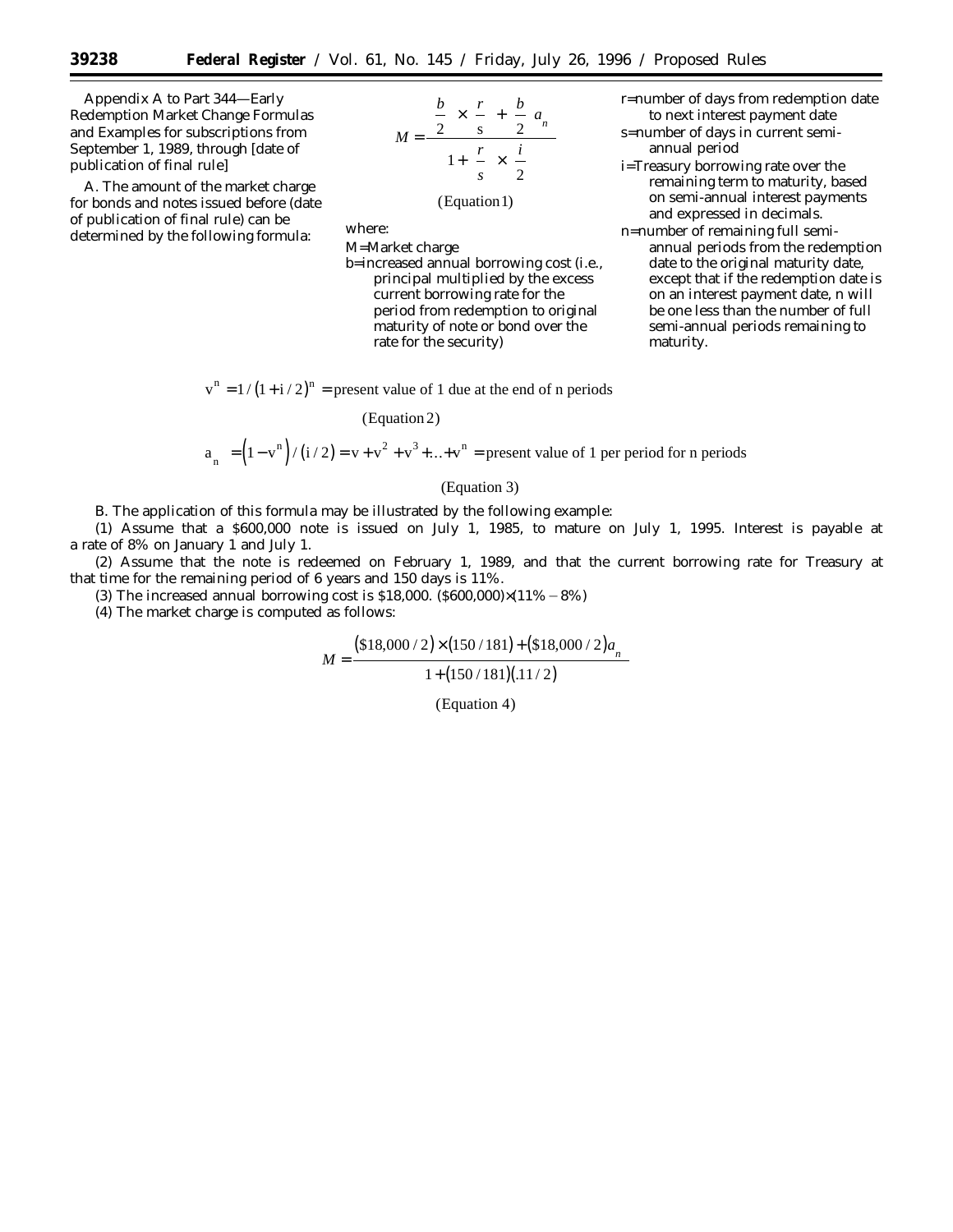

C. The amount of the market charge for certificates issued before [date of publication of final rule] can be

determined through use of the following formula:

$$
M = \frac{(b)\left(\frac{r}{s}\right)}{1 + \frac{r}{s}(i)}
$$

(Equation 10)

where:

M=market charge

- b=increased borrowing cost for full period
- r=number of days from redemption date to original maturity date

s=number of days in current annual period (365 or 366)

i=current borrowing rate expressed in decimals (discount factor)

D. The application of this formula may be illustrated by the following example:

(1) Assume that a \$50,000 certificate is issued on March 1, 1987, to mature on November 1, 1987. Interest is payable at a rate of 10%.

(2) Assume that the certificate is redeemed on July 1, 1987, and that the current borrowing cost to Treasury for the 123-day period from July 1, 1987, to November 1, 1987, is 11.8%.

(3) The increased annual borrowing cost is \$900. (\$50,000) $\times$ (11.8% – 10%)

(4) The market charge is computed as follows: